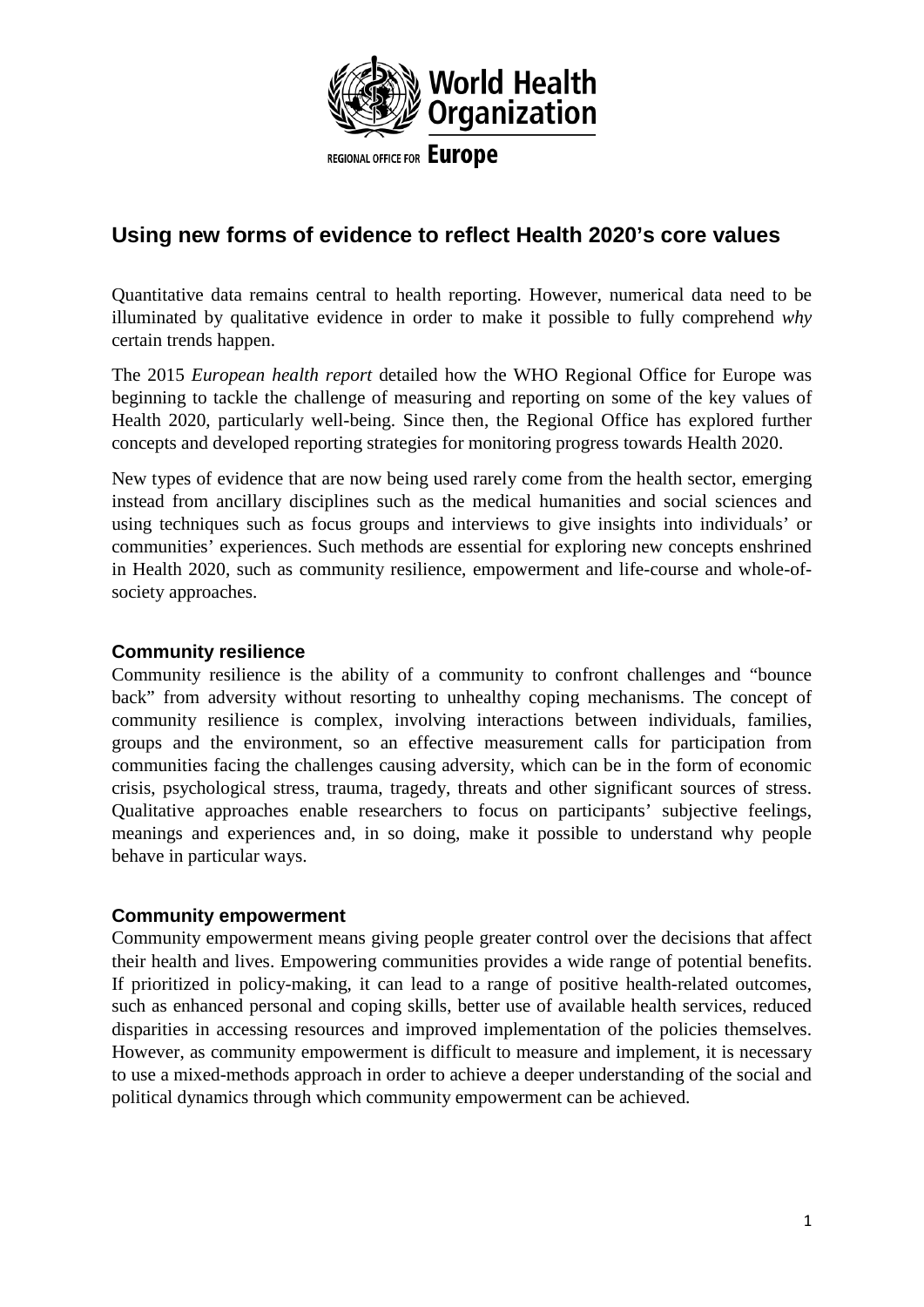#### **The life-course approach**

The life course is a socio-culturally defined sequence of age categories that people are normally expected to pass through as they progress from birth to death. Acknowledging that a complex interplay of biological, cultural, psychological, social and risk factors contributes to health outcomes across the span of a person's life, the life-course approach envisages interventions that are timely and appropriate for different life stages, bringing benefits to the whole population across the lifespan.

Targeting key stages, such as pregnancy or early childhood, can produce sustained benefit. However, much groundwork, including narrative-based qualitative approaches, is needed to capture the full range of cultural, social or other factors influencing health and well-being throughout life.

# **The whole-of-society approach**

The whole-of-society approach acknowledges the importance of all sectors of society on people's mental and physical health and thus the importance of multisectoral collaboration for improving public health, including collaboration with communities, the private sector and civil society. As such, the whole-of-society approach can strengthen the resilience of communities to withstand threats to their health, security and well-being. This approach influences and mobilizes local and global culture and media, rural and urban communities and all relevant policy sectors, such as the education system, transport, the environment and even urban design.

Unfortunately, it has proven to be extremely challenging to measure and evaluate the degree to which a whole-of-society approach has been implemented, both because of the number of potential actors involved and because governments are seen more in the role of stewards, leaving the task of implementation to the many stakeholders involved. However, using a mixed-methods approach incorporating qualitative evidence will help create a more holistic understanding of health and well-being in the 21st century and enable the Regional Office to support its Member States to better report on and implement Health 2020 targets and healthrelated Sustainable Development Goals.

# **Mainstreaming evidence into health policy-making**

Using a mixed-methods approach to broaden the evidence base is only half the story; the evidence obtained must be mainstreamed into health policy-making and brought to the attention of all stakeholders, including the general public. Only then can there be meaningful debate about what such information means for communities, families and individuals.

# **The WHO European Health Information Initiative**

In order to achieve meaningful public health action in the 21st century, it will be necessary to mainstream health information, health research and knowledge translation into health policymaking. This process is at the core of the Action Plan to Strengthen the Use of Evidence, Information and Research for Policy-making in the WHO European Region – the first of its kind – which was adopted by European Member States in 2016 and is being implemented by the WHO European Health Information Initiative (EHII).